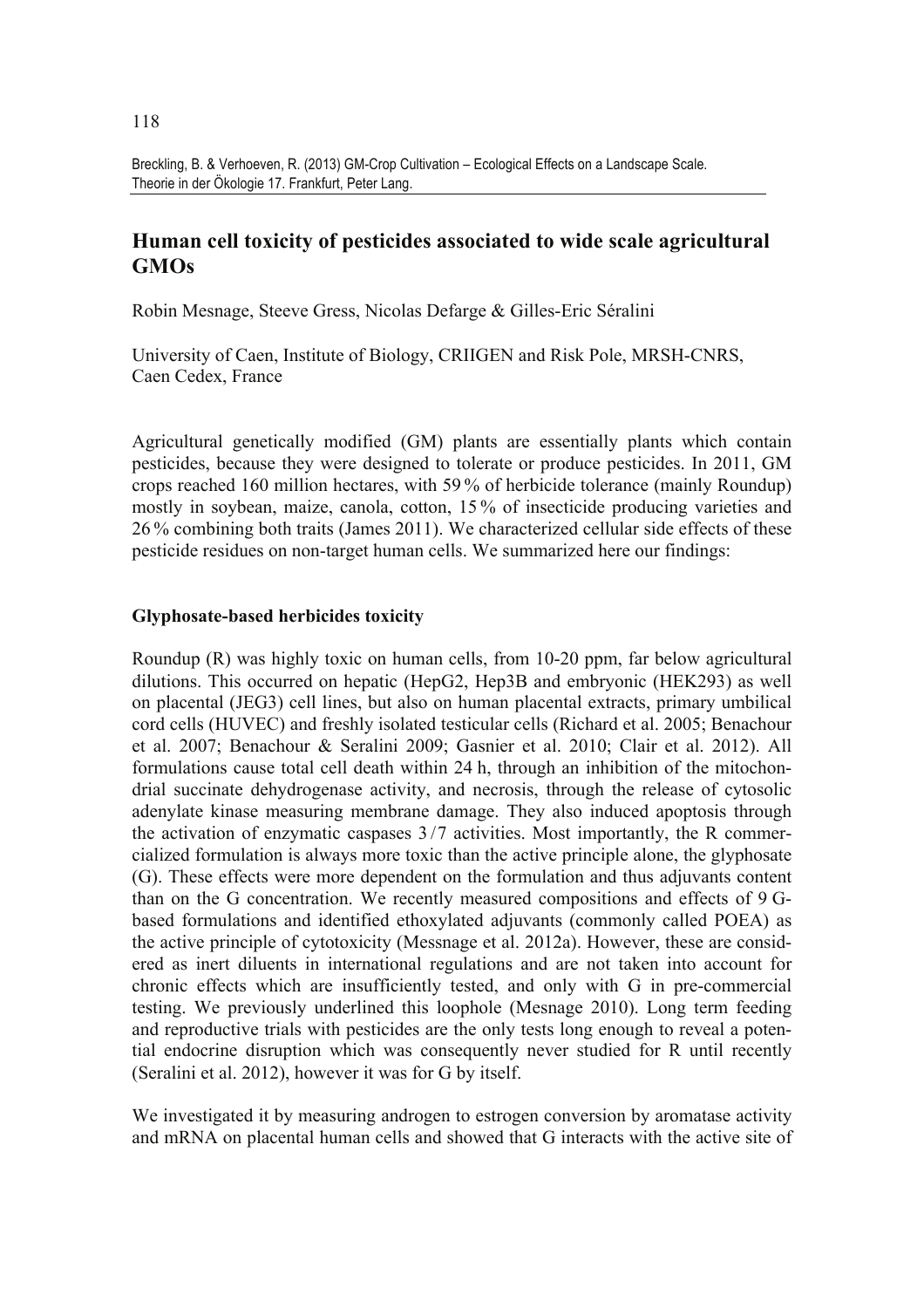the purified enzyme (Richard et al. 2005). Both parameters were disrupted at subagricultural doses within 24 h. We also observed a human cell endocrine disruption from 0.5 ppm on the androgen receptor in transfected cells, and then from 2 ppm the transcriptional activities on both estrogen receptors which were also inhibited (Gasnier et al. 2009). Aromatase transcription and activity were disrupted from 10 ppm on HepG2. On freshly isolated rat testicular cells, low non-toxic concentrations of R and G (1 ppm) induced a testosterone decrease by 35 % (Clair et al. 2012). This is expected to occur in human cells which are fitted with the same steroidogenic equipment.

G-based formulations are claimed to have been extensively studied by industry and regulatory agencies and are considered as one of the safest pesticides (Williams et al. 2000). This allowed the establishment of high maximum residue limits (MRL) for GM food /feed (up to 400 ppm). For instance, 20 ppm of G are authorized in GM soy and this MRL is in the range of concentrations typically found in a GM soy harvest. In the light of our results, the safety of these thresholds is clearly challenged.

## **Insecticidal toxins (Bt) toxicity**

Modi!ed toxins from *Bacillus thuringiensis* are Cry proteins forming pores in insect cell membranes (Then 2010). They are claimed and believed to be inert on non-target species. We have tested for the very first time Cry1Ab and Cry1Ac modified Bt toxins (10 ppb to 100 ppm) on the HEK293 cell line, as well as their combined actions with R, within 24 h, on three biomarkers of cell death: measurements of mitochondrial succinate dehydrogenase, adenylate kinase release by membrane alterations and caspases 3 /7 inductions (Mesnage et al. 2012b). Modified Cry1Ab caused cell death from 100 ppm. For Cry1Ac, under such conditions, no effects were detected. In vivo implications should be now assessed, as Cry1Ab does not appear to be proved as an insect specific toxin.

## **Combined toxicity**

In the new growing generation with stacked traits, G-based herbicides (like R) residues are present in the R-tolerant edible plants and mixed with modified Bt insecticidal toxins that are produced by the GM plants themselves. However, the toxicology of mixtures cannot be fully understood without knowing the combined toxicity of the various compounds of the formulations. In some in vitro conditions, G and its adjuvant synergistically damage cell membranes in a similar manner to R (Benachour & Seralini 2009). R adjuvants change human cell permeability and amplify toxicity induced already by G, through apoptosis and necrosis. The real threshold of G toxicity must take into account the presence of adjuvants but also G metabolism and time-amplified effects or bioaccumulation. For the mixtures of Bt toxins and R, the only measured significant combined effect was that modified Cry1Ab and Cry1Ac reduced caspases 3 /7 activations induced by R; this could delay the activation of apoptosis and impact on necrosis.